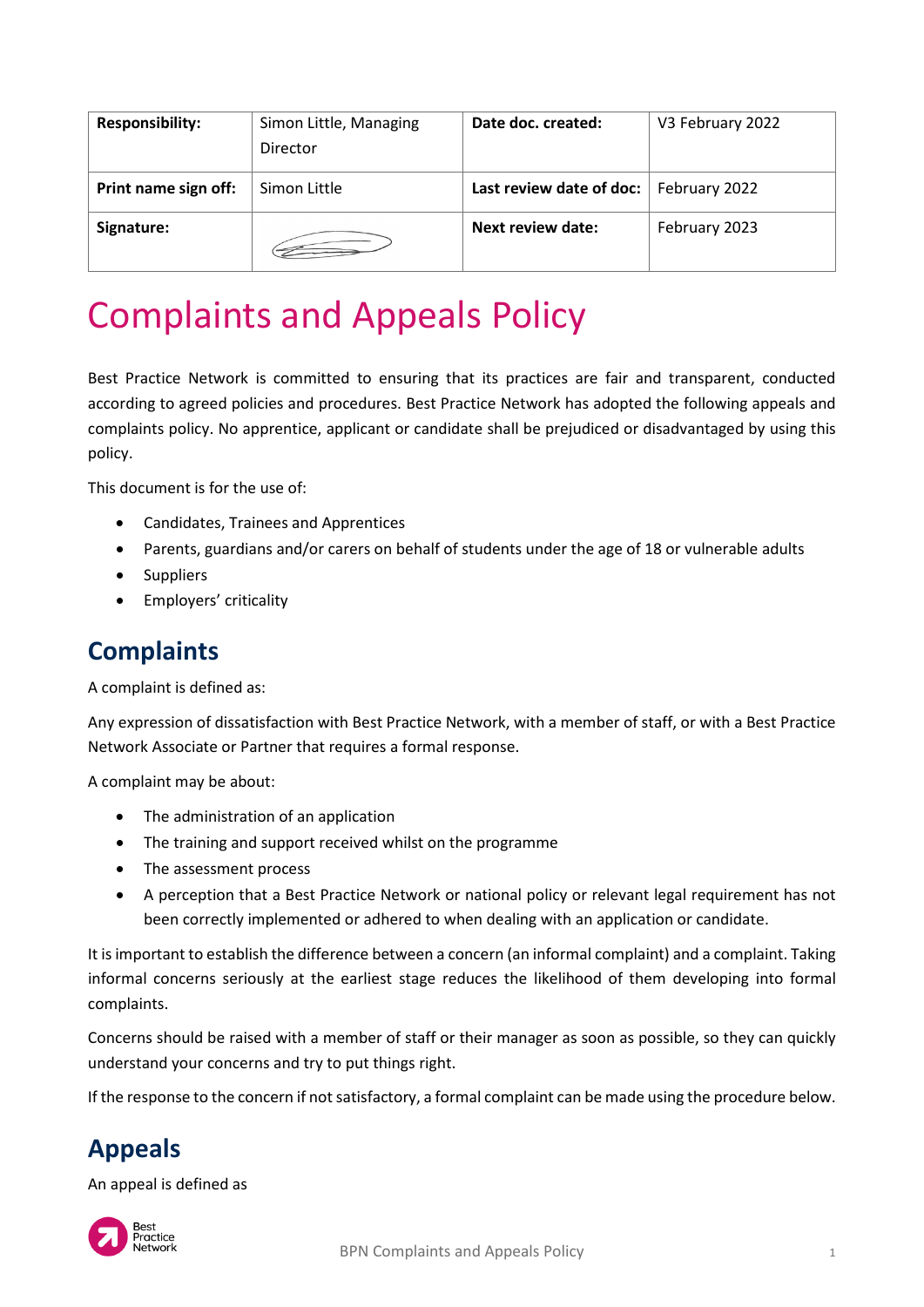- A request for reconsideration of a decision to reject an application or remove (withdraw) a candidate from the programme. Should a rejected applicant or a withdrawn candidate consider that either:
	- o Best Practice Network has not adhered to its own policies or procedures or is in breach of any national policies or relevant legal requirements: or
	- o There is evidence of bias or prejudice against the applicant/candidate
- A request for reconsideration of a 'Not Met' outcome of summative assessment based on the view of the candidate that either:
- Best Practice Network has not adhered to its own marking policy or process
	- o the mark scheme has not been correctly applied
	- o there is evidence of bias or prejudice against the applicant/candidate

## **How to make a complaint/ appeal**

If the complainant is an employer, please discuss the matter with one of the following:

- The apprentice's Tutor
- The Apprenticeships Director

An applicant/candidate/ apprentice wishing to lodge a complaint or appeal should email or write to:

### **[joannahawkins@bestpracticenet.co.uk](mailto:joannahawkins@bestprracticenet.co.uk)**

Joanna Hawkins Head of Development Best Practice Network Newminster House 27-29 Baldwin Street Bristol BS1 1LT

Complaints or appeals will only be considered from the applicant/ candidate/ apprentice concerned and not from any third party unless under the age of 18 or a vulnerable adult.

An applicant/candidate wishing to make a complaint should do so within 21 days of the matter with which the complaint is concerned following unsatisfactory resolution of their concerns.

An applicant/candidate wishing to lodge an appeal should do so within 21 days of the date of the communication, informing them of the decision on their application/withdrawal.

## **Procedure**

Customer complaints and appeals must be brought immediately to the attention of the Head of Development and the appropriate Programme Director.

Once the Head of Development is aware of the complaint or appeal, they shall:

- Add details of the complaint or appeal to the BPN Complaints/ Appeals Log
- Acknowledge the complaint or appeal to the sender in writing within 24 hours of receipt giving an indication of how long an investigation into the complaint will take.

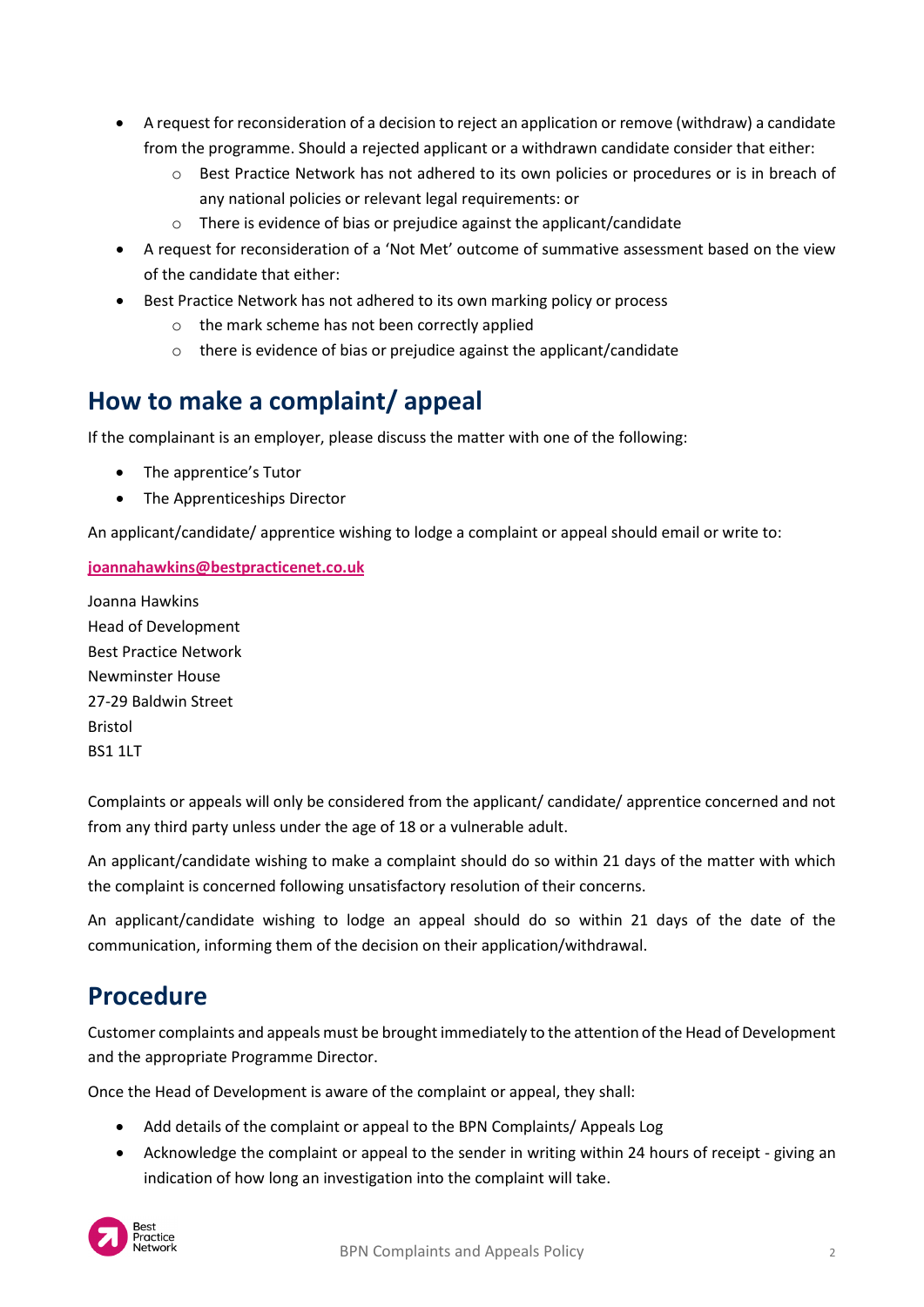- Investigate the complaint or appeal
- Keep the complainant/ individual appealing and relevant Programme Director and Coordinator up to date with progress throughout the process
- Communicate the outcome of the complaint or appeal to the complainant/ individual appealing and the relevant Programme Director

If the complaint has occurred due to a BPN error, supplier error or poor service, the matter is brought to the attention of the Programme Director (as appropriate) who decide upon the appropriate action.

BPN will investigate the complaint or review an appeal and aim to take any necessary action to resolve the situation within 20 working days. If this is not going to be possible, the reason for the delay, along with an appropriate target date for resolution must be provided to the complainant or individual appealing.

The complainant/ individual appealing has a further right of appeal to Managing Director should they still feel that the problem has not been dealt with satisfactorily.

Complaints, appeals and customer feedback are included in monthly programme reports and reviewed at senior management level also on a monthly basis.

Any training needs that are highlighted as a result of complaints or appeals are addressed immediately.

The escalation route of complaints/ appeals is summarised in the figure below-



# **Outcomes of complaints / appeals**

## **Complaints**

The investigation of a complaint will result in either the complaint being rejected or upheld wholly or in part. Should a complaint be rejected, the applicant or candidate will be informed accordingly with a statement as to why the complaint has been rejected.

If the investigation determines that the complaint be upheld in whole or in part, an apology will be issued to the applicant/candidate/apprentice. Should the findings suggest that changes to procedures or policies are appropriate; this will be stated in any correspondence to the applicant.

## **Appeals**

Should the investigation establish that a decision to reject or withdraw, or an assessment outcome of 'not met' was made in breach of any Best Practice Network policy or procedure, any national policy or law, or if there is evidence of bias or prejudice against the applicant, or incorrect application of the mark scheme, the application/ candidate's place or outcome will be reconsidered.